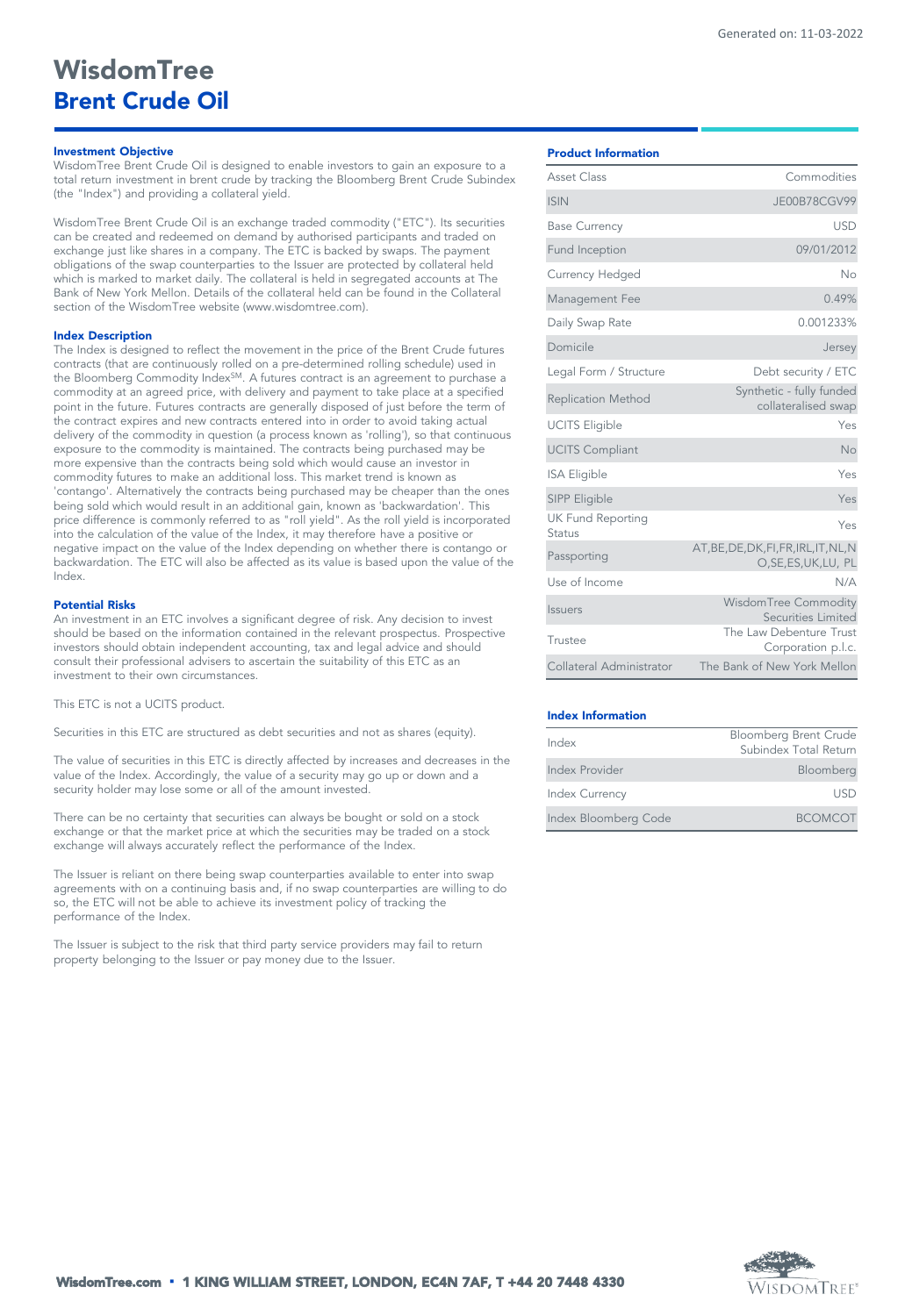# *WisdomTree Brent Crude Oil*

*Performance vs. Benchmark Index* 



and Benchmark Index, both reported in Base Currency; please refer to the product information above for further details. Performance figures above 1 year are annualised. Exchange rate risk should always be considered when analysing performance denominated in another currency. You cannot invest directly in an index. Historical performance is not an indication of future performance and any investments may go *down in value.*

# *Listing Information*

| <b>Exchange</b> | <b>Trading</b><br>Currency | <b>Exchange</b><br>Ticker i | <b>Bloomberg</b><br>Code | <b>RIC</b>    | <b>SEDOL</b> | <b>ISIN</b>  | <b>WKN</b> | <b>Listing Date</b> |
|-----------------|----------------------------|-----------------------------|--------------------------|---------------|--------------|--------------|------------|---------------------|
| Borsa Italiana  | <b>EUR</b>                 | <b>BRNT</b>                 | BRNT IM                  | BRNT.MI       | B814125      | JE00B78CGV99 | A1N49M     | 30/08/2012          |
| Xetra           | <b>EUR</b>                 | OOEA                        | OOEA GY                  | OOEA.DE       | A1N49P       | DE000A1N49P6 | A1N49P     | 12/02/2012          |
| <b>SE</b>       | JSD                        | <b>BRNT</b>                 | <b>BRNT LN</b>           | <b>BRNT.L</b> | B78CGV9      | JE00B78CGV99 | A1N49M     | 09/01/2012          |

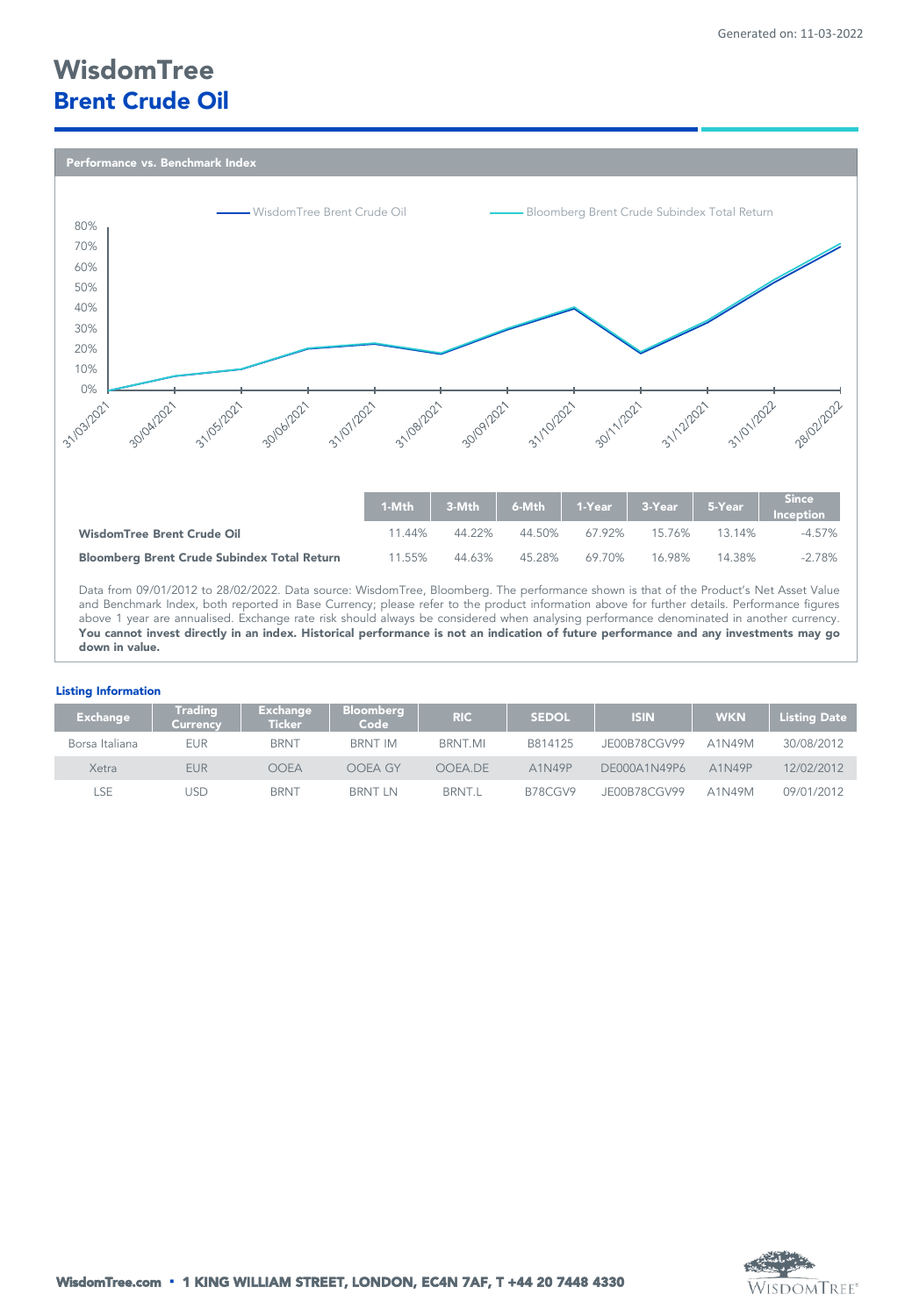# *WisdomTree Brent Crude Oil*

# *Glossary*

Authorised participant Banks or other financial institutions that act as intermediaries between issuers of securities and other investors or intermediaries. Authorised participants subscribe for and redeem securities directly with the Issuer and buy and sell those securities to investors/intermediaries either directly or via stock exchanges. Collateral held Cash or other transferable securities which are held independently to reduce the Issuer's credit risk in respect of any single counterparty. For example, if the Index (tracked by the ETC) increases, the amount owed to the Issuer by the swap counterparty increases and therefore additional collateral is transferred by the swap counterparty to reduce the increased risk to the ETC of that counterparty. Collateral yield The collateral yield is the hypothetical interest that an investor would have received on cash equal in value to the underlying futures contracts. Exposure An ETC has exposure to an index or commodity if its value is directly affected by movements in the price of that index/commodity. Exposure to an index or commodity can be achieved in various different ways. This ETC aims to provide exposure to the Index using swaps. Fully funded swap This is a swap whereby the cash from investors is transferred by the Issuer to the swap counterparties. Swap or swap agreement This is where the Issuer enters into contracts with one or more swap counterparties whereby the Issuer receives payments from a swap counterparty when the Index (tracked by the relevant ETC) goes up and the Issuer makes payments to the swap counterparty when the Index goes down. By using swaps, the ETC can efficiently track the upward or downward performance of the Index without having to actually own the underlying constituent(s) which make up the Index. Swap counterparty Typically a large bank or financial institution with whom the Issuer enters into swaps. Marked to market The amount of collateral held will be adjusted on a daily basis in order to reflect the value of the swaps.

# *Additional Information*

This document constitutes an advertisement of the financial product(s) mentioned herein. In Switzerland, this communication is only targeted at Qualified Investors. The prospectus and the key investor information documents (KIID/KID) are available from WisdomTree's website: https://www.wisdomtree.eu/en-ch/resource-library/prospectus-and-regulatory-reports